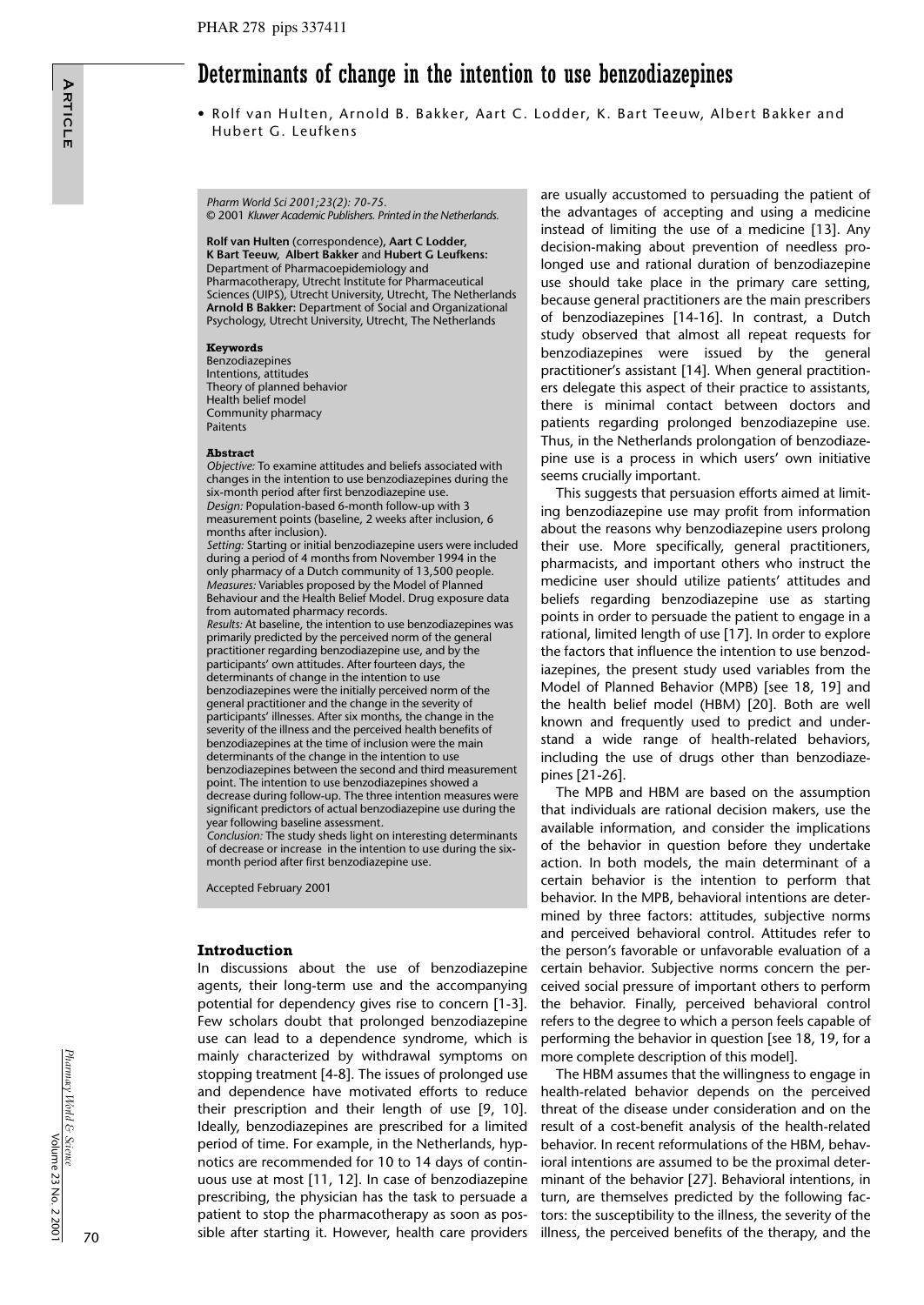barriers associated with the therapy (costs). Some HBM studies have also included internal or external cues which prompt health action (cues to action).

As far as we know, there has been no research applying factors from the MPB and HBM models to examine the motivations and social cognitions of benzodiazepine users. The variables proposed by the MPB and HBM were utilized in the present exploratory study, which examines the following central question: which social-psychological determinants are associated with changes in the inclination to use benzodiazepines over time?

The target population of this study was a group of initial benzodiazepine users. Particularly in the initial period of benzodiazepine prescribing, the risk that a person might become part of the core of long-term users should be minimized. Initial users usually receive much attention from general practitioners and pharmacists during a short period following the initial prescription. Thus, advice regarding the prevention of long-term use can be implemented during that period.

### **Material and methods**

# **Design, sample and procedure**

The study design was a population-based six-month follow-up with three measurement points (baseline, two weeks after inclusion, and six months after inclusion). We chose three time points, because we expected different determinants of (changes in) behavioral intention at the three measurement points. Over time, benzodiazepine users will get accustomed to taking their medicines. For example, it is quite conceivable that initially the general practitioner will play a crucial role in the decision to use benzodiazepines, whereas after six months the severity of the disease will be more important. The measurement point of two weeks after inclusion was chosen because it is recommended to prescribe a hypnotic for 10 to 14 days [11, 12].

We focused on change in intention to use benzodiazepines over time. Knowledge of determinants of decrease or increase in the intention to use can be helpful in the monitoring of the patient. It was not possible to use changes in behavior as the outcome variable. However, several studies applying the MPB and HBM have shown that behavioral intentions are good predictors of actual behavior [18, 28, 29].

Data were obtained from participants living in an entire area of approximately 13,500 inhabitants in the north-west of the Netherlands. In this area, the 6 responsible general practitioners send their prescriptions automatically to the only local pharmacy by means of a computer network. After the consultation with the doctor has taken place, prescriptions are received in the pharmacy before the patient arrives. During the period of this descriptive study, the local practitioners or pharmacists did not make any important intervention to change the use of benzodiazepines or to facilitate other (i.e., non-benzodiazepine) therapies. As usual, all dispensed benzodiazepines were labelled with the daily dose and a warning for impaired driving ability. Initially dispensed benzodiazepines were provided with a patient information leaflet. During the inclusion period of four months from

November 1994, all persons in the area, who were initially prescribed a benzodiazepine, were invited by the pharmacy to participate in the study.

Benzodiazepine use was defined as initial if there was an absence of use in the 365 days preceding inclusion. As soon as the prescription appeared in the pharmacy, a member of the team of trained research assistants asked the patient to give informed consent. Approaching participants happened personally in the pharmacy, or by telephone. At the same day, a research assistant delivered the self-administered questionnaire at the participants' home and collected the questionnaire after approximately one hour. If required, the assistant could be consulted during completion of the questionnaire. During follow-up, i.e. at the second and third measurement point, the same procedure was followed.

#### **Measures**

The self-administered questionnaire covered demographic characteristics such as age, gender, marital status, education, and employment. It also included items to measure the constructs from the MPB and the HBM. Each of the model variables was measured at each of the three measurement points (T0, T1, T2).

*Behavioral intention* was measured by one item asking participants what they planned to do in the near future: "Do you intend to take your medicine during the next 14 days?" The answers ranged from  $1 =$  "certainly not" to  $5 =$  "certainly yes".

### *Model of Planned Behavior (MPB) variables*

*Attitudes* were measured by six items asking participants to indicate on a 5-point semantic differential scale what their overall opinion about benzodiazepine use was: "I think that using this kind of medicine is": very bad-very good, absolutely useless-very useful, very unpleasant-very pleasant, very dangerous-very safe, very foolish-very wise, absolutely needless-absolutely necessary. The answers were summed to form the attitude measure. The internal consistency of this measure was high. Cronbach's alpha was 0.86 at T0, 0.79 at T1 and 0.85 at T2.

*Subjective norms* were calculated by multiplying two measures: normative beliefs about using benzodiazepines and motivations to comply [18]. Normative beliefs were assessed by asking the likelihood that three salient others (family, friends and "most people who are important to me") would approve of benzodiazepine use. Three corresponding items asked how motivated the participant was to comply with these beliefs (e.g., "Regarding medicine use, I follow the advice of my friends"). Cronbach's alpha for this scale was 0.73 at T0, 0.84 at T1 and 0.78 at T2.

The *perceived norm of the prescriber* regarding benzodiazepine use was constructed as an additional indicator of subjective norms. This variable was measured by asking participants four questions, for example "The doctor thinks it is important that I use the drug". The answers ranged from  $1=$  "strongly disagree" to 5= "strongly agree". This scale had a moderate internal consistency. Cronbach's alpha of this measure was 0.65 at T0, 0.57 at T1 and 0.62 at T2.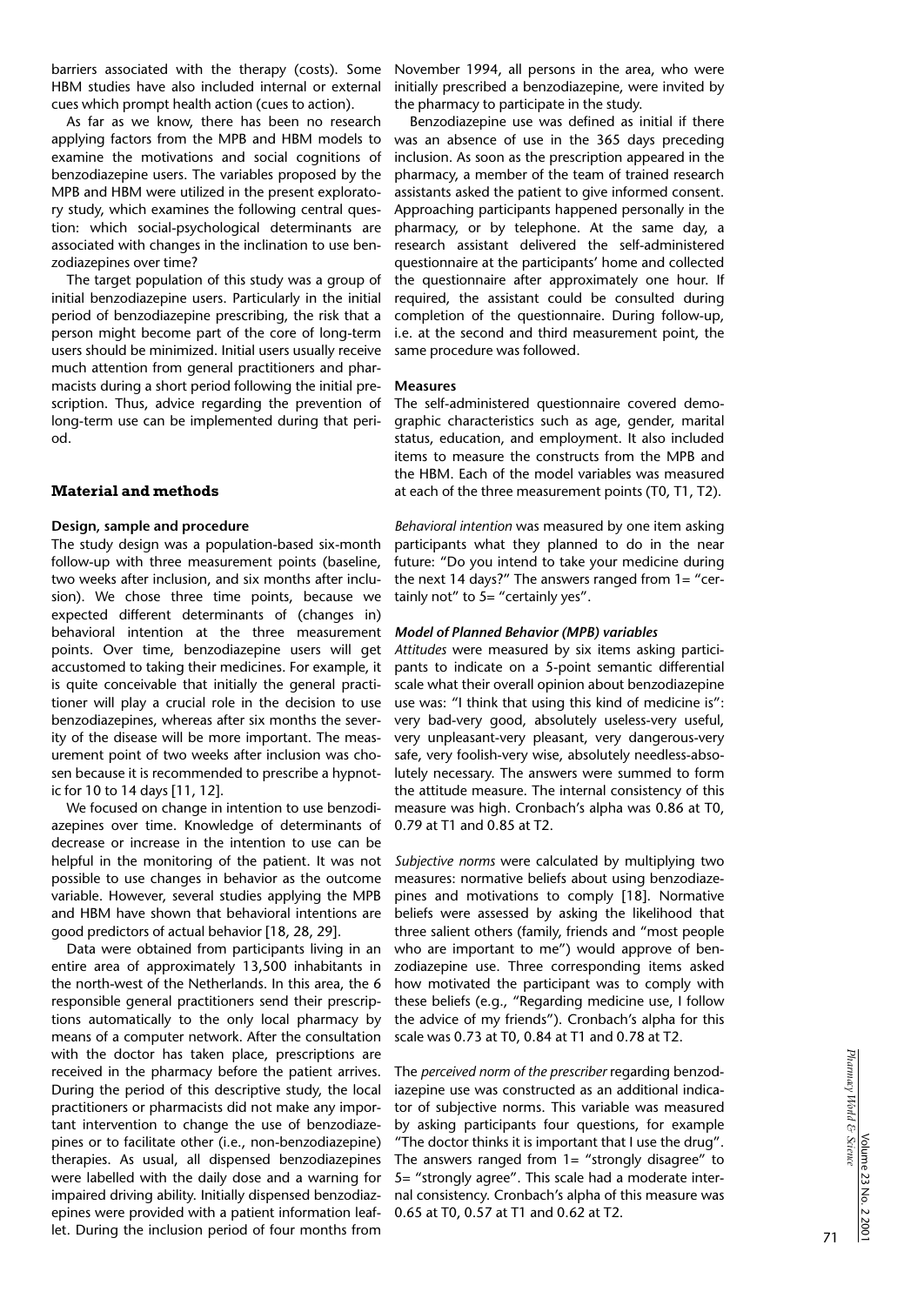*Perceived behavioral control* was measured by five belief items, for example, "I have control over taking my medicine", "When I have to quit using this medicine, that's no problem for me". The answers ranged from 1= "strongly disagree" to 5= "strongly agree". This scale had a moderate internal consistency. Cronbach's alpha was 0.58 at T0, 0.52 at T1, and 0.66 at T2.

# *Health Belief Model (HBM) variables*

*Severity of the illness* was measured by three questions, for example, "To what extent do your complaints form a problem for you?" (1= not at all, 5= to a large extent). Cronbach's alpha was 0.87 at T0, 0.87 at T1 and 0.88 at T2.

*Vulnerability* to the particular illness was assessed by asking: "What do you think is the risk that your problem will return if you stop using this medicine?" (1= no risk, 5= certainly at risk).

*Health benefits* of benzodiazepine use was measured with five items, e.g. "This kind of medicine is a good help to solve my problems" and "This is a medicine because of which I can function well". The answers ranged from 1= "strongly disagree" to 5= "strongly agree". Cronbach's alpha was 0.78 at T0, 0.81 at T1 and 0.83 at T2.

*Perceived barriers* regarding the use of the drug were queried with regard to two topics. The first was on *dependence*, using three items, including "How large do you think is the risk that you will get addicted to the drug after short-term use?" (1= not at all,  $5=$  to a large extent). Cronbach's alpha was 0.73 at T0, 0.70 at T1 and 0.74 at T2. The second type of barriers referred to two important *side effects of benzodiazepines*, namely memory impairment and psychomotor performance impairment ("How large do you think is the risk that you will get memory impairment after use of the drug?"). Cronbach's alpha of this second measure was 0.71 at T0, 0.65 at T1 and 0.76 at T2.

### **Length of benzodiazepine use**

Benzodiazepine usage data were retrieved from the automated pharmacy data. Drugs were defined as a benzodiazepine if they were coded according to the Anatomical Therapeutic and Chemical (ATC) classification system: N05BA (anxiolytics), N05CD (hypnotics), or N05CF and N05CG (benzodiazepine-related hypnotics) [30]. Because of reliability of pharmacy data, the assumption has been made that prescribed use approximates actual benzodiazepine use [31]. Prevalence of benzodiazepine use was collected for a period of 12 months before and after inclusion. Length of benzodiazepine use was recorded in days cumulatively during one year after inclusion.

# **Analyses**

We examined missing data in a univariate analysis. Missing data in the composite scales were removed by multiple imputation. We chose to analyse three distinct models: a model with the behavioral intention at baseline (T0) as the outcome variable; a model with the change in behavioral intention between T0

and T1 (two weeks after inclusion) as the outcome variable; and a model with the change in behavioral intention between T1 and T2 (six months after inclusion) as the outcome variable

The three models were analysed by multiple backward linear regression [32]. Before analyses, scores were standardized. In the first model, we examined at inclusion the baseline determinants of the intention to use benzodiazepines. Moreover, we used ordinal regression in the first model to check the impact of violation of the normality assumption. The results of this ordinal regression were similar to the ordinary regression. In the other two models, determinants of change in intention were examined. The independent variables of these models consisted of two sets: baseline variables and change score-variables. Change scores were computed by the difference of the variables between the present and the previous measurement (between T1 and T0 and between T2 and T1). Paired *t* tests were carried out at each measurement point in order to preselect the significant change scores.

Data analyses were conducted by using the statistical program package SPSS for Windows, Release 6.1.3, procedure Regression (SPSS Inc., Chicago, USA) and SPIDA, Version 6 (Statistical Computing Laboratory, Eastwood Australia).

# **Results**

# **Sample characteristics**

In this study, 159 persons with an initial benzodiazepine prescription were invited to participate. A total of 41 persons refused to take part (mean age 50 years [SD=13.87], 37% were men). The resulting response rate was 74 per cent. The non-responders had a similar age and gender distribution to the respondents. Eleven participants provided incomplete follow-up data. Therefore, we decided to use the complete data of 107 starting benzodiazepine users in the analyses. The majority of the participants were female (62%). Mean age of the participants was 47 years (SD=14; median 48 years) and did not differ between the two genders.

### **Descriptive statistics**

Table 1 provides an overview of the mean values of each variable at the start, after 14 days, and after six months of follow-up. As can be seen from this table, intention to use benzodiazepines decreased during follow-up, as did the reported severity of participants' illness. Consistently, 14 days after inclusion, the attitude, the perceived norm of the general practitioner to use benzodiazepines and the perceived benefits of benzodiazepines showed a significant decrease. No change was found for subjective norms of important others, behavioral control, vulnerability or barriers (the perceived side effects and perceived dependence on benzodiazepines). An inconsistent finding was that the overall opinion regarding benzodiazepine use (attitude) showed a small but significant positive change during the T1-T2 interval.

### **Determinants of change in intention**

One model of intention to use benzodiazepines at baseline and two models of change in intention dur-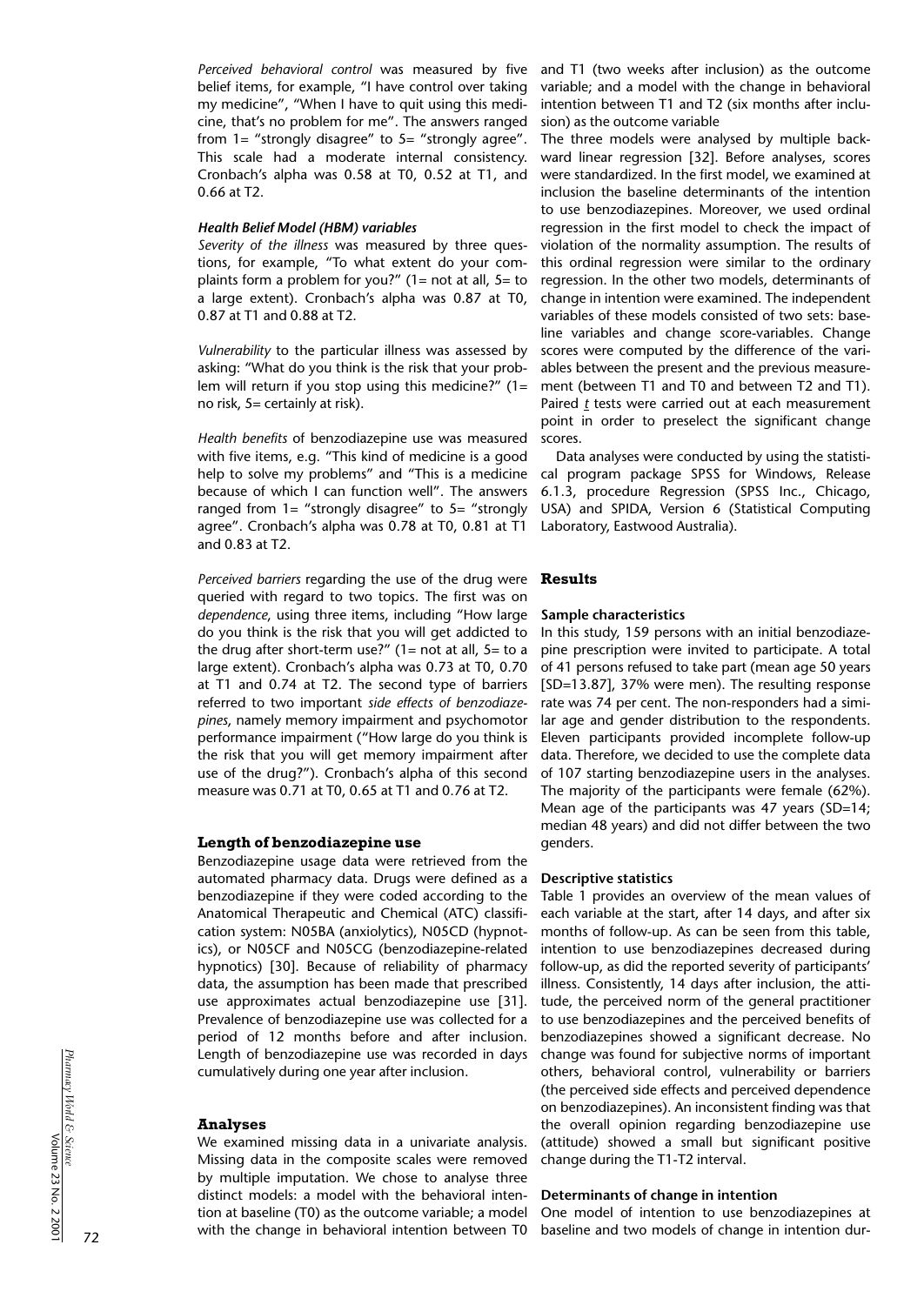| Table 1 Summary statistics on the MPB & HBM scales during six-month follow-up of initial benzodiazepine |
|---------------------------------------------------------------------------------------------------------|
| $(BZD)$ users $(N=107)$                                                                                 |

|                             | $TO1$ )    | T1 <sup>2</sup>  | T2 <sup>3</sup>  |
|-----------------------------|------------|------------------|------------------|
|                             | M(SD)      | $M$ (SD) $^a$    | $M$ (SD) $^b$    |
| <b>Behavioral intention</b> | 3.67(1.41) | $2.82(1.48)$ *** | $2.45(1.31)$ *** |
| Attitude                    | 3.36(0.58) | $3.27(0.50)$ *   | 3.38 $(0.52)$ ** |
| Social norm                 | 4.32(2.62) | 4.63(2.68)       | 4.33(3.03)       |
| Norm GP                     | 3.55(1.02) | $3.32(0.92)$ *** | 3.25(0.92)       |
| <b>Behavioral control</b>   | 4.40(0.71) | 4.48(0.57)       | 4.48(0.70)       |
| Severity illness            | 3.33(0.96) | $3.15(1.00)$ **  | $2.58(1.03)$ *** |
| Vulnerability               | 3.60(1.15) | 3.41(1.35)       | 3.23(1.38)       |
| <b>Benefits BZD</b>         | 3.15(0.98) | $2.87(0.99)$ *** | 3.01(1.05)       |
| Drug dependence             | 2.39(0.94) | 2.41(0.99)       | 2.49(1.10)       |
| Drug side effects           | 2.55(0.96) | 2.60(1.07)       | 2.61(1.06)       |

 $^{2)}$  T 1 = Measurement 14 days after inclusion

 $2^{3}$ ) T 2 = Measurement six months after inclusion  $a$ ) T a = Measurement six months after inclusion  $a$ ) The significance of the *t* test for paired sample

The significance of the *t* test for paired samples at T 1 and T 0 b) The significance of the *t* test for paired samples at T 2 and T 1

\*\*\* *P* < 0.01, \*\* *P* < 0.05, \* *P* < 0.10

ing follow-up were analysed as described above. Partly due to limited power, only a few determinants explaining unique variance in (changes in) behavioral intentions were found. The final results of the three analyses are displayed in Table 2, 3 and 4. The analysis of the determinants of the intention to use at the time of inclusion revealed two important predictors: the perceived norm of the general practitioner to use benzodiazepines and participants' personal attitudes. A closer inspection of the impact of these variables on behavioral intentions revealed a significant interaction effect (F[3,88]=7.15, *P*<0.01). The effect of the reported norm of the doctor to use these medicines varied across different strata of attitude (e.g., a strong, middle, or weak attitude). The intention to use seems to increase most with increasing pressure of the doctor when the attitude is least favorable. Table 2 presents the beta coefficients for attitude, the norm of the general practitioner and the interaction term. Inclusion of the interaction term resulted in a significant increase in the total amount of explained variance in behavioral intentions; the squared multiple correlation rose by five per cent.

Table 3 presents the results of the second model. After 14 days, the two main determinants of change in intention were the initial perceived norm of the doctor to use and the change in the perceived severity of the illness. An interesting finding was that participants' decreased inclination to use benzodiazepines was associated with a relatively stronger influence of the doctor regarding benzodiazepine use. Table 4 presents the results of the third model. As can seen from this table, after six months, the change in the severity of the participants' illness and the perceived health benefits at the time of inclusion were the only determinants of change in the intention to use benzodiazepines.

### **Actual benzodiazepine use**

Pharmacy records showed very skewed data of cumulative length of benzodiazepine use with a mean of 37 days (SD=68; median 14; maximum 353). Seventytwo per cent of the participants used the medicine during 30 cumulative days or less, 23 per cent used it for a period between 30 and 181 cumulative days and five percent used it longer than 180 cumulative days. A multiple regression model, including the three intention measures (T0; T1; T2) as determinants and the length of benzodiazepine use as the criterion variable, resulted in a highly significant solution (F [3,97]=26.00, *P*< 0.001). The beta-weights of the each of the intention measures were as follows: beta intention T0: 0.60, *P*<0.001; beta intention T1-T0: 0.72, p<0.001; beta intention T2-T1: 0.47, *P*<0.001. The total amount of variance explained in benzodiazepine use was 67 per cent.

### **Discussion**

This six-month follow-up study among initial benzodiazepine users in an entire Dutch community employed variables from the Model of Planned Behavior (MPB) and the health belief model (HBM) to predict the baseline intention and changes in the intention to use benzodiazepines.

Apparently, this is one of the first studies in the field of benzodiazepine users with a follow-up design examining attitude and beliefs in relation to the intention to use. The intention to use benzodiazepines seems to be important because prolongation of benzodiazepine use is a process in which users' own initiative is very important. Some limitations of the study should clearly be pointed out. First of all, the study concentrated on certainly valuable data of intention to use benzodiazepines because it was not possible to use (change in) behavior as the outcome. Additionally, in a separate analysis, intention to use was an important determinant of the length of benzodiazepine use. Length of use was calculated from pharmacy data. Because of the accurate pharmacy records and the reliability of pharmacy records, the assumption has been made that prescribed use approximates actual benzodiazepine use [31].

Secondly, there was still a considerable amount of the variance in the model unexplained, although we believe that the model was capable of explaining a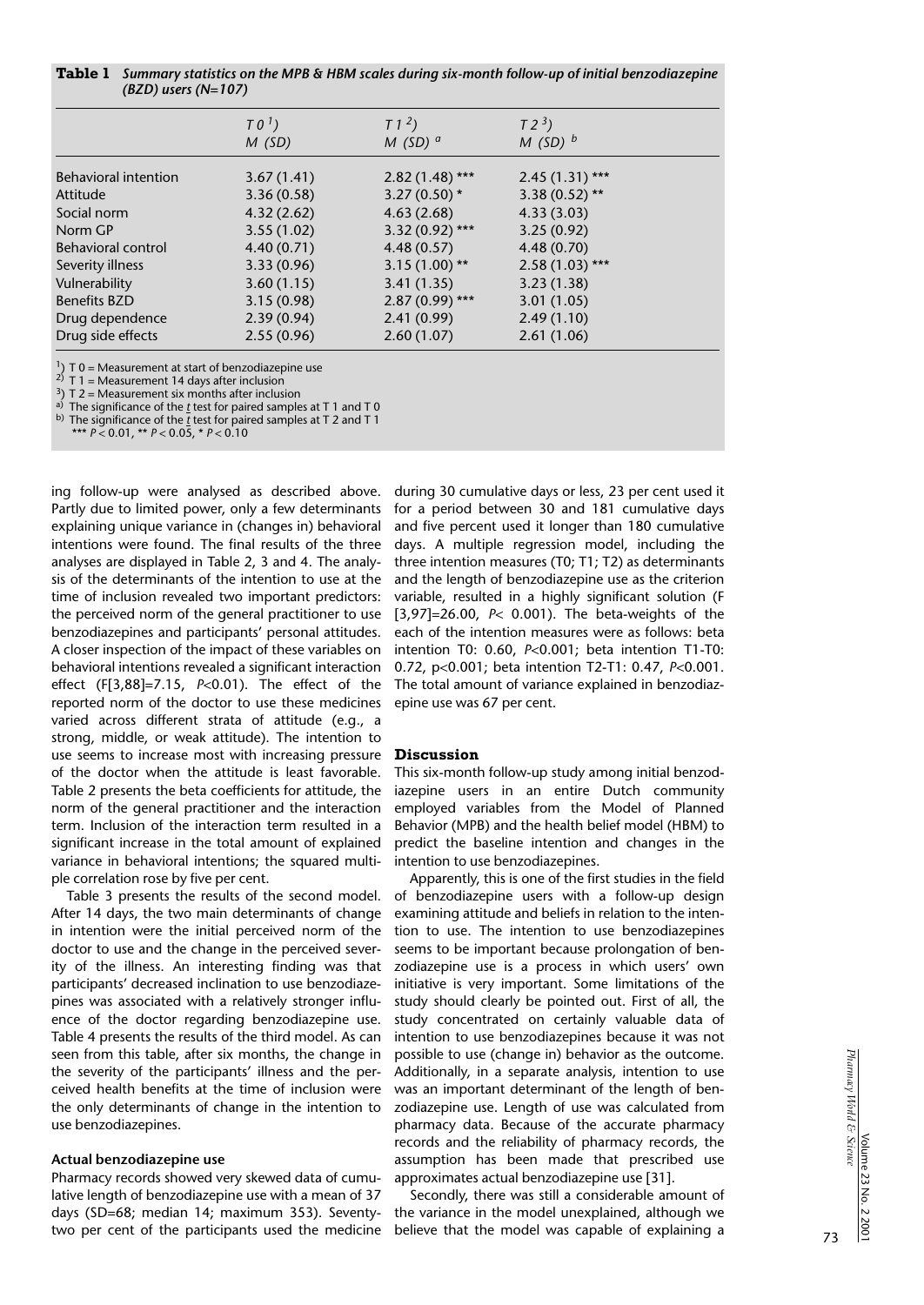# **Table 2** *Determinants of intention to use at T 0, including an interaction effect (by multiple regression)*

| Intention to use at start, $T \theta$ | $R^2 = 0.20$<br><b>Beta</b> | $F[3,88] = 7.16***$<br>Sig |  |
|---------------------------------------|-----------------------------|----------------------------|--|
| Attitude T 0                          | 0.21                        | $***$                      |  |
| Norm GPT0                             | 0.21                        | $***$                      |  |
| Norm GP T 0 * Attitude T 0            | $-0.29$                     | $***$                      |  |
|                                       |                             |                            |  |

\*\*\**P*< 0.01, \*\* *P*< 0.05

### **Table 3** *Determinants of the change in intention to use benzodiazepines during first 14 days during followup (multiple backward regression)*

| $\Delta$ T 1-T 0 intention <sup>1)</sup>                       | $R^2 = 0.16$<br><b>Beta</b> | $F[3,95]=5.60$ ***<br>Sig |  |
|----------------------------------------------------------------|-----------------------------|---------------------------|--|
| Norm GPT0                                                      | $-0.24$                     | $***$                     |  |
| $\Delta$ T 1-T 0 attitude<br>$\Delta$ T 1-T 0 severity illness | 0.17<br>0.23                | $\star$<br>$***$          |  |

 $1\,$   $\Delta$  T 1-T 0 or change T 1-T 0 is the difference between the variables at 14 days after inclusion (T 1) and the variable at inclusion (T 0) \*\*\* *P*< 0.01, \*\**P*<0.05, \**P*<0.10

# **Table 4** *Determinants of the change in intention to use benzodiazepines during follow-up from 14 days to six months after inclusion (multiple backward regression)*

| $\triangle$ T 2-T 1 intention $^{1)}$                             | $R^2 = 0.19$<br><b>Beta</b> | $F[3,88] = 6.86$ ***<br>Sig |
|-------------------------------------------------------------------|-----------------------------|-----------------------------|
| Benefits BZD T 0                                                  | 0.19                        | $***$                       |
| $\triangle$ T 2-T 1 attitude<br>$\Delta$ T 2-T 1 severity illness | 0.15<br>0.36                | n.s<br>$***$                |

*1)* <sup>∆</sup> T 2-T 1 or change T 2-T 1 is the difference between the variables at six months after inclusion (T 2) and the variable at 14 days after inclusion (T 1)

\*\*\* *P*< 0.01, \*\**P*<0.05

substantive amount of the variance in the intention to use benzodiazepines. We suggest that the relatively small amount of variance in intention to use can be explained by the unfamiliarity with the new drug and the newly formed attitudes and beliefs. Moreover, the sample used in the present study was relatively small; the test had only limited power. It is quite conceivable that a larger sample with increased power would have revealed a larger set of determinants of changes in the inclination to use benzodiazepines. In addition, some of the variables employed in this study had a somewhat low degree of internal consistency. It is possible that the error variance in some of these variables prevented them from being important predictors of benzodiazepine use. Nevertheless, the present study sheds light on the most important usage motives of initial benzodiazepine users.

An important finding is that the norm of the general practitioner regarding benzodiazepine use was a crucial predictor of behavioral intentions at baseline and of the change in intentions during the first 14 days after inclusion. This finding indicates the important role of the prescriber at initiation of benzodiazepine therapy. At that moment, participants had no experience with benzodiazepines. Therefore, the professional opinion of the physician may have prevailed over the patients' own opinions. The effect of the opinion of the practitioner on the intention to use

could not be considered independent of the initial attitude, because we found a highly significant interaction effect. Participants' initial personal attitude only affected the intention to use benzodiazepines when they believed that their general practitioner regarded benzodiazepine use as not important.

During the first 14 days, a relatively stronger influence of the doctor regarding benzodiazepine use turned out to be associated with participants' decreased inclination to use benzodiazepines. Presumably, one of the reasons is that the general practitioner strongly advised to start benzodiazepine use, though for a limited length of time. The finding that the intention to use benzodiazepines decreased during follow-up is in line with the recommendations for short-term use.

Change in the severity of the illness was positively associated with the change in intention. In the first six months, participants have the inclination to reduce their benzodiazepine use as soon as their condition improves. In a similar vein, they have an increase in the inclination to use when the severity of the illness increases. Several studies mentioned the relation between ill health and benzodiazepine use [33-36]. Mant *et al*. reported the significance of the number of patient health problems predicting the prescribing of a benzodiazepine [37]. In light of our finding, the mental and physical morbidity of long-term benzodi-